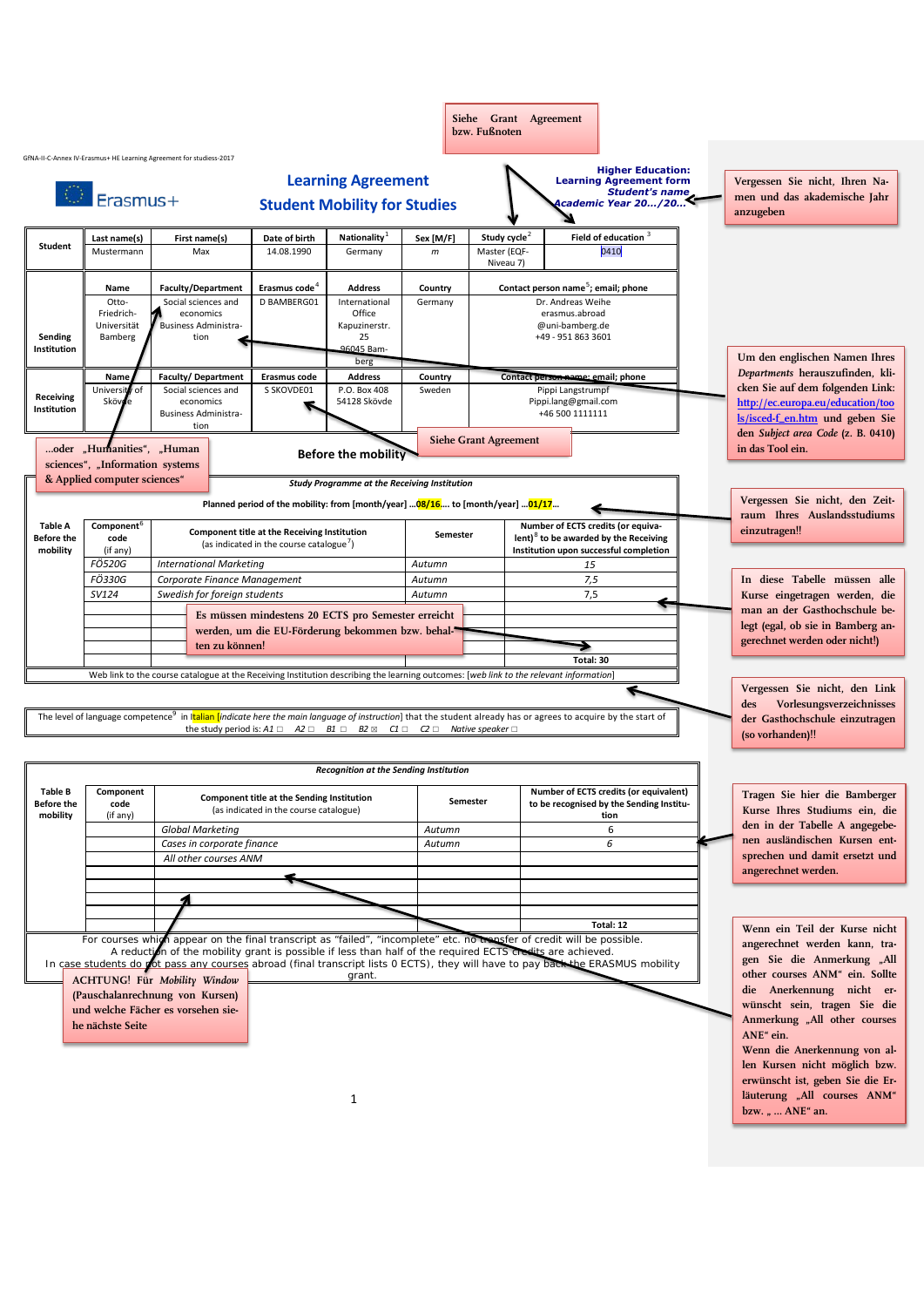GfNA・II-C-Annex IV-Erasmus+ HE Learning Agreement for studiess-2017 **https://www.industrianer.com/industrianer Education: Higher Education:** 

Erasmus+

## **Learning Agreement Student Mobility for Studies**

**Learning Agreement form** *Student's name Academic Year 2020/2021*

*Commitment* By signing this document, the student, the Sending Institution and the Receiving Institution confirm that they approve the Learning Agreement and that they will comply with all the arrange ments agreed by all parties. Sending and Receiving Institutions undertake to apply all the principles of the Erasmus Charter for Higher Education relating to mobility for studies (or the princi-<br>ples agreed in the Inter-In ing Institution commits to recognise all the credits gained at the Receiving Institution for the successfully completed educational components and to count them towards the student's degree<br>as described in Table B. Any exc

| .                                                                |                   |                                   |                     |      |           |  |  |  |  |  |  |
|------------------------------------------------------------------|-------------------|-----------------------------------|---------------------|------|-----------|--|--|--|--|--|--|
| <b>Commitment</b>                                                | Name              | Email                             | Position            | Date | Signature |  |  |  |  |  |  |
| Student                                                          |                   |                                   | Student             |      |           |  |  |  |  |  |  |
| Responsible person <sup>10</sup> at<br>the Sending Institution   | Dr. Andreas Weihe | erasmus.abroad@uni-<br>bamberg.de | Erasmus coordinator |      |           |  |  |  |  |  |  |
| Responsible person at the<br>Receiving Institution <sup>11</sup> |                   |                                   |                     |      |           |  |  |  |  |  |  |

**Das Learning Agreement muss zunächst von Ihnen unterschrieben werden. Erst dann werden die Heimatund die Gasthochschule das Dokument unterzeichnen.** 

**Es ist egal, welche der zwei Universitäten zuerst das Dokument unterschreibt.**

**Viele Gasthochschulen erwarten jedoch, dass zuerst die Heimathochschule das LA unterzeichnet.** 

## **MOBILITY WINDOW**

**Die Studierenden der folgenden Studienrichtungen haben die Möglichkeit, sich die im Ausland erbrachten**  Kurse und deren ECTS-Punkte pauschal als "Mobility Window" anerkennen zu lassen:

- **Joint Degree's Studierende (Germanistik, Anglistik) -> bis zu 30 ECTS**
- **Bachelor EES -> bis zu 48 ECTS**
- **Master EES -> bis zu 24 ECTS**
- **Bachelor IBWL -> bis zu 48 ECTS**
- $\bullet$ **Bachelor BWL -> bis zu 12 ECTS**
- $\bullet$ **Master BWL -> bis zu 6 ECTS**
- $\bullet$ **Bachelor IISM -> bis zu 30 ECTS pro Semester**
- $\bullet$ **Master IISM -> bis zu 30 ECTS pro Semester**
- $\bullet$ **Bachelor Software System Sciences -> bis zu 30 ECTS pro Semester**
- **Master Software System Sciences -> bis zu 30 ECTS pro Semester**
- **Histraba -> bis zu 60 ECTS**
- **Doppelmaster-Studierende BWL Montpellier, Lyon -> bis zu 60 ECTS** •
- **Doppelmaster-Studierende Politik Thessaloniki -> bis zu 29 ECTS** •

**Bitte füllen Sie die Table B folgendermaßen aus: Tragen Sie bitte unter der Spalte** *Component title at the Sending In‐ stitution***: "Mobility window" und unter der Spalte** *Number of ECTS credits***:"up to … ECTS" ein.**